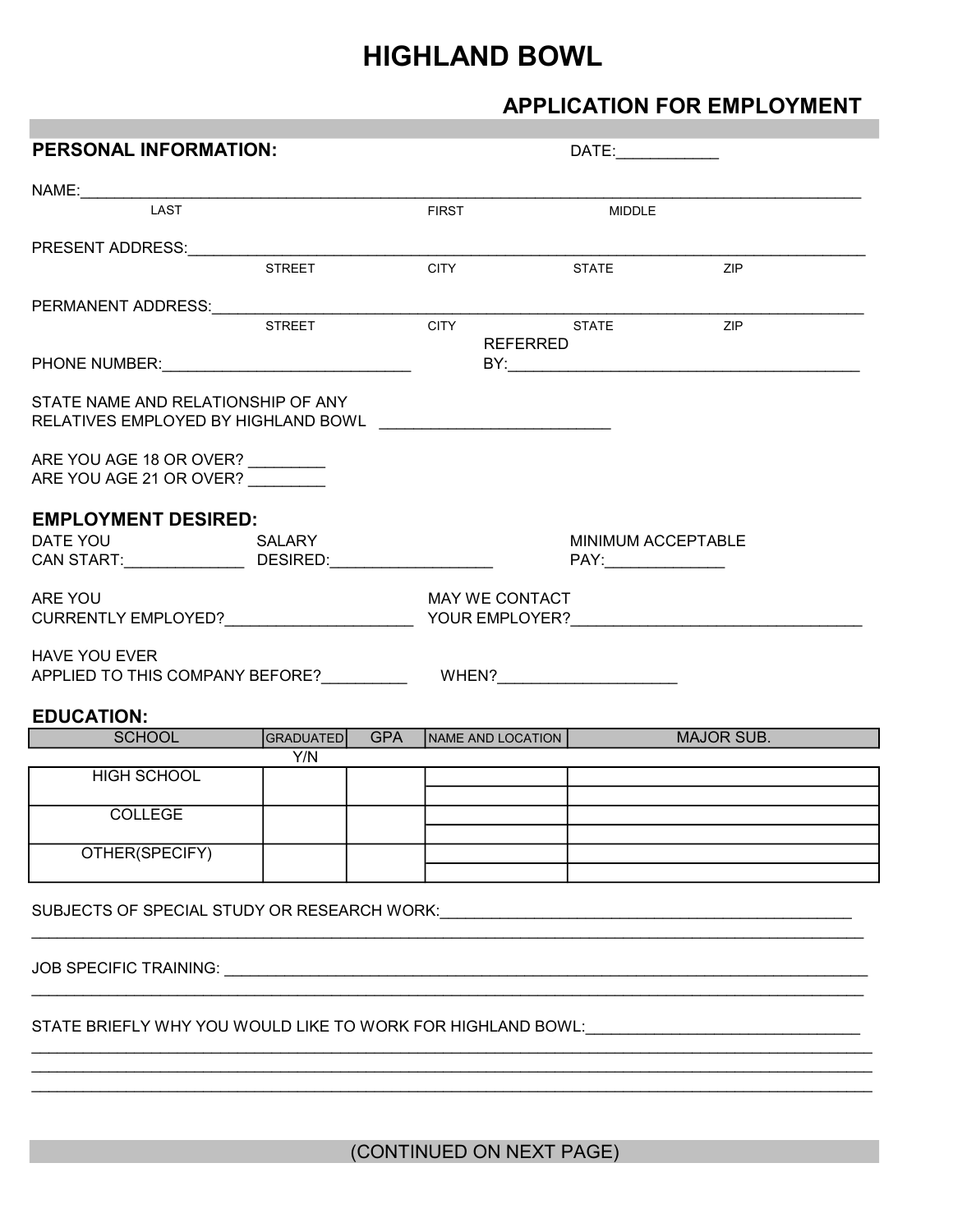## FORMER EMPLOYERS:

LIST YOUR LAST THREE EMPLOYERS, STARTING WITH PRESENT OR MOST RECENT.

| <b>NAME OF COMPANY:</b>                          |           |         |      |       |          |
|--------------------------------------------------|-----------|---------|------|-------|----------|
| NAME OF SUPERVISOR:                              |           |         |      |       |          |
| <b>COMPANY ADDRESS:</b>                          |           |         |      |       |          |
|                                                  | Street    |         | City | State | Zip Code |
| <b>TELEPHONE NUMBER:</b><br>DATES OF EMPLOYMENT: |           | thru    |      |       |          |
| <b>RATES OF PAY:</b>                             | Starting: | Ending: |      |       |          |
|                                                  |           |         |      |       |          |
| POSITION AND DUTIES:                             |           |         |      |       |          |
|                                                  |           |         |      |       |          |
|                                                  |           |         |      |       |          |
|                                                  |           |         |      |       |          |
| <b>REASON FOR LEAVING:</b>                       |           |         |      |       |          |
|                                                  |           |         |      |       |          |
|                                                  |           |         |      |       |          |
| <b>NAME OF COMPANY:</b>                          |           |         |      |       |          |
| NAME OF SUPERVISOR:                              |           |         |      |       |          |
| <b>COMPANY ADDRESS:</b>                          |           |         |      |       |          |
| <b>TELEPHONE NUMBER:</b>                         | Street    |         | City | State | Zip Code |
| DATES OF EMPLOYMENT:                             |           | thru    |      |       |          |
| <b>RATES OF PAY:</b>                             | Starting: | Ending: |      |       |          |
|                                                  |           |         |      |       |          |
| POSITION AND DUTIES:                             |           |         |      |       |          |
|                                                  |           |         |      |       |          |
|                                                  |           |         |      |       |          |
|                                                  |           |         |      |       |          |
|                                                  |           |         |      |       |          |
| <b>REASON FOR LEAVING:</b>                       |           |         |      |       |          |
|                                                  |           |         |      |       |          |
| <b>NAME OF COMPANY:</b>                          |           |         |      |       |          |
| NAME OF SUPERVISOR:                              |           |         |      |       |          |
| <b>COMPANY ADDRESS:</b>                          |           |         |      |       |          |
|                                                  | Street    |         | City | State | Zip Code |
| <b>TELEPHONE NUMBER:</b>                         |           |         |      |       |          |
| DATES OF EMPLOYMENT:                             |           | thru    |      |       |          |
| RATES OF PAY:                                    | Starting: | Ending: |      |       |          |
| POSITION AND DUTIES:                             |           |         |      |       |          |
|                                                  |           |         |      |       |          |
|                                                  |           |         |      |       |          |
|                                                  |           |         |      |       |          |
|                                                  |           |         |      |       |          |
| <b>REASON FOR LEAVING:</b>                       |           |         |      |       |          |
|                                                  |           |         |      |       |          |

(CONTINUED ON NEXT PAGE)